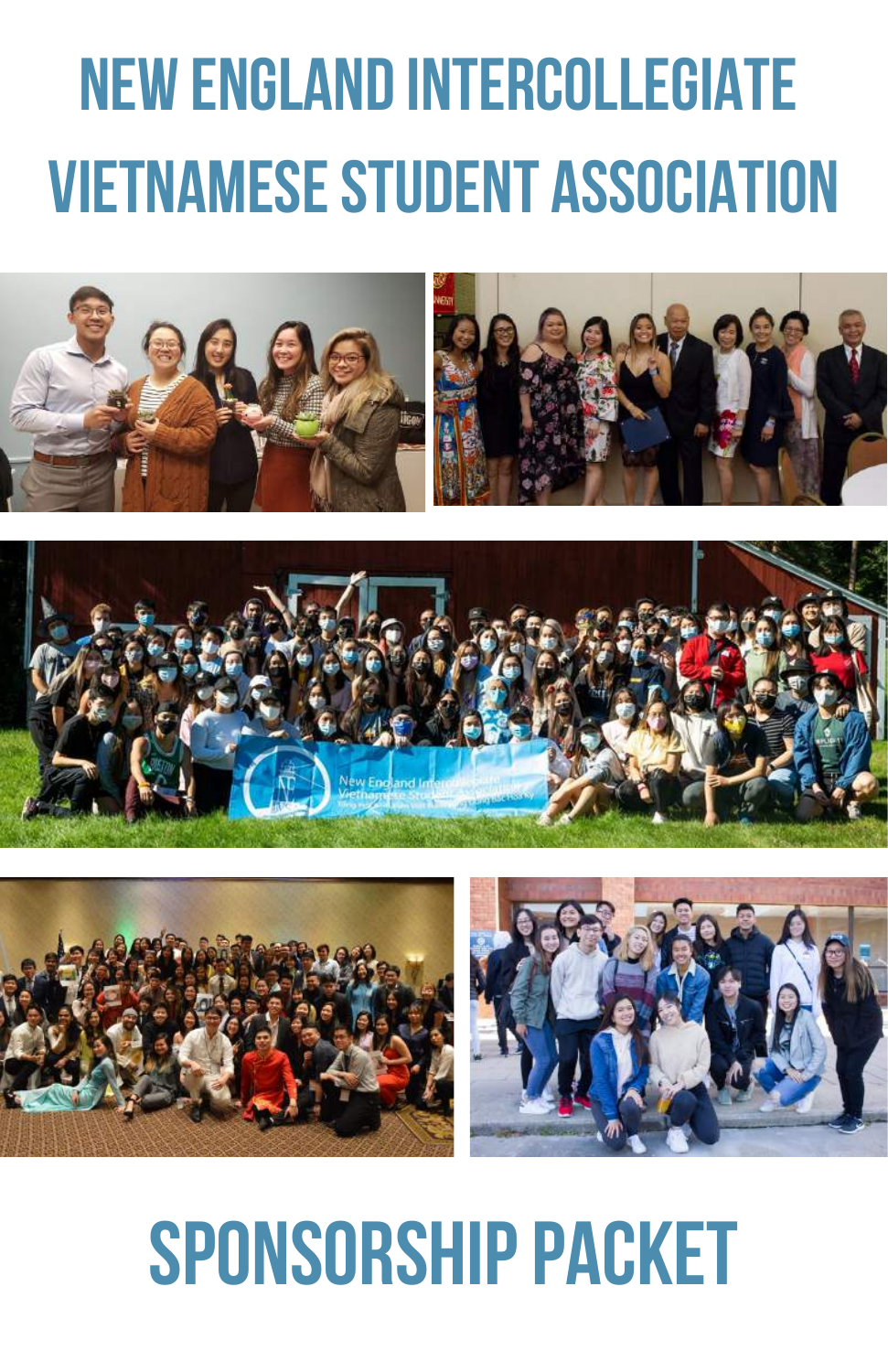

## **about neivsa**

Dear Prospective Sponsors and Supporters,

The New England Intercollegiate Vietnamese Student Association (NEIVSA) is a non-partisan, community-based organization that was founded in 1985 and obtained 501(c)(3) non-profit status in 2015. The organization provides a means for students and young professionals in the New England region to come together to network, share resources, and organize social, cultural, and educational events. We seek to: foster awareness of Vietnamese/Vietnamese-American culture, language, and history throughout the New England region; maintain a network that will serve as a valuable resource for and promote the interests of the Vietnamese/Vietnamese-American students and young professionals; encourage participation, leadership, and service among Vietnamese/Vietnamese-American students and young professionals.

The success and growth of our 501(c)(3) non-profit organization is highly dependent on financial support from sponsoring organizations. We would like to ask that you consider becoming one of our sponsors for the 2021-2022 academic year as we continue to unify the Vietnamese-American community in New England. In return, we will work with you to promote your organization to your best interests.

We hope you will be able to assist our organization in achieving our goals of leadership development, cultural awareness, and giving back to the community. With your help, we can continue transforming our organization's visions and missions into a reality.

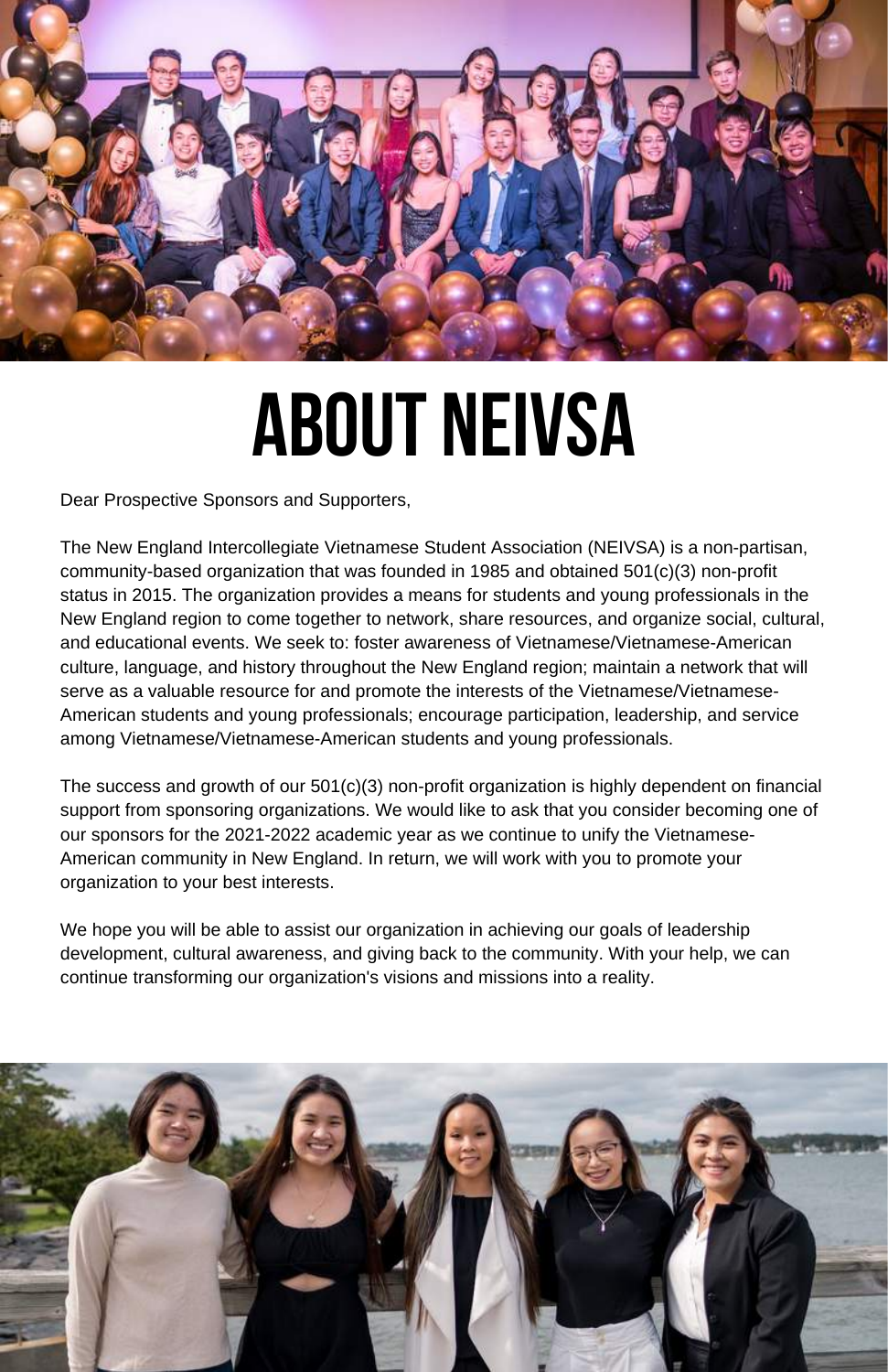# **The NEIVSA Network**

**Connecticut** University of Connecticut

#### **Massachusetts**

Boston College Boston University Harvard University Northeastern University Suffolk University University of Massachusetts Amherst University of Massachusetts Boston University of Massachusetts Lowell

> **New Hampshire** University of New Hampshire



#### **10 7 1000+ \$30,000+ \$1800+ 350**

Member **Schools** 

Annual **Fvents** 

Members & Alumni

Raised for Dreams Scholarship

Raised for Charity

Attendees at VES-5 (with alumni and guests)

Founded in 1985, NEIVSA is an alliance of Vietnamese Student Associations (VSAs) from 10 colleges and universities in the New England area. We strive to unify the Vietnamese American Community of New England by encouraging leadership and service through numerous initiatives. NEIVSA looks to continuously maintain a network that will serve as a valuable resource for the community and Vietnamese/Vietnamese-American youths. For more information, visit newenglandivsa.org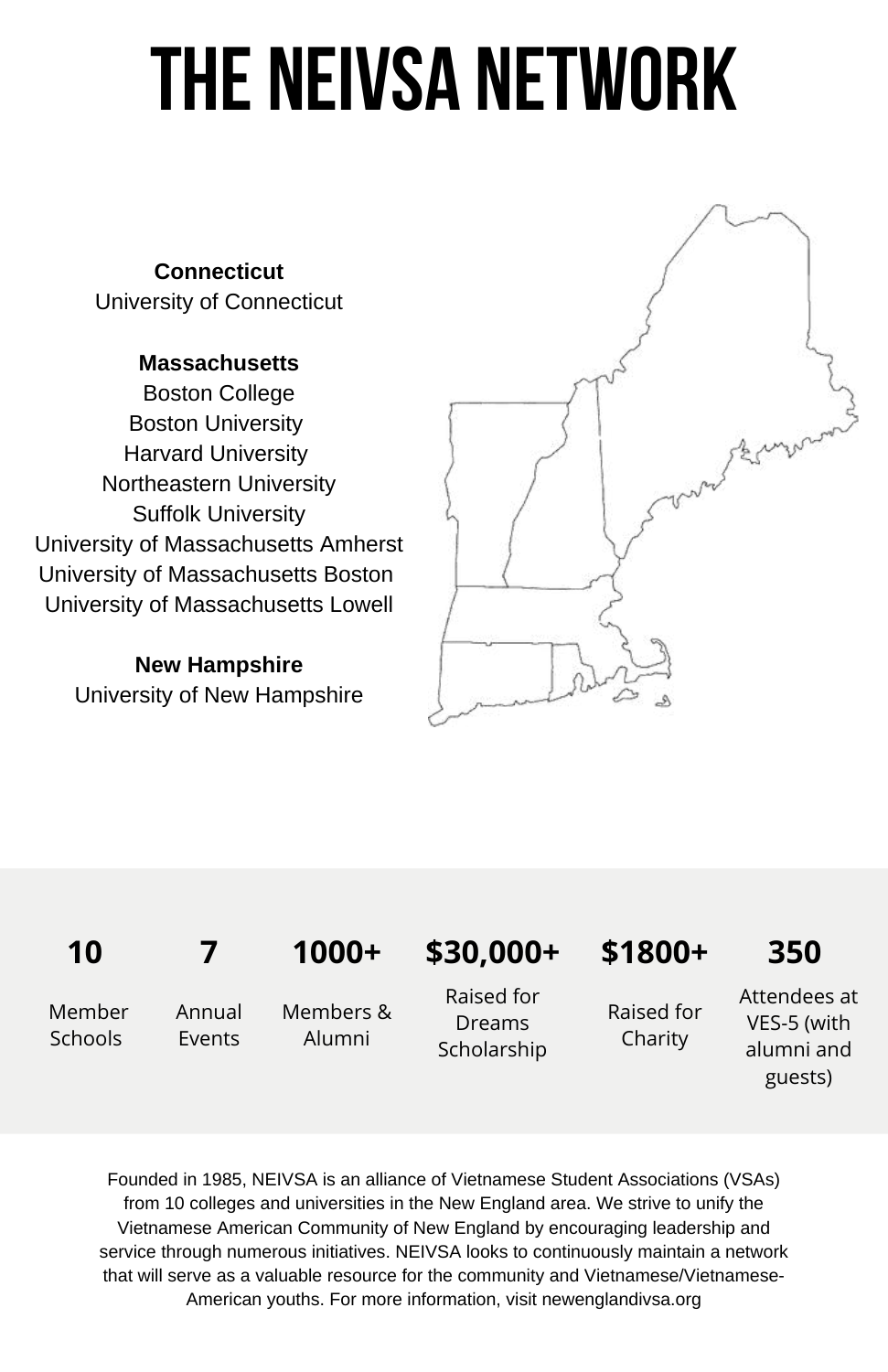

## **benefits with neivsa partnership**

The success of an event depends on the generosity of its sponsors; thus, we dedicate ourselves to helping our sponsors receive the maximum benefits. These benefits include:



- Tax-deductible donations to a certified 501(c)(3) non-profit organization
- On-site promotion of your brand and products
- Speaking opportunities during our Opening or Closing Ceremonies
- Opportunity to share knowledge and network through being a workshop presenter
- media presence at our face-to-face events
- exposure year round through our mail campaigns, social networks, websites, face-to-face opportunities, and through our collegiate members
- Positive public relations and response to your business name
- recognition as an industry leader committed to the growth of the local community



#### connect with neivsa











fb.com/neivsa @neivsa Intercollegiate Vietnamese newenglandivsa.org New England Student Association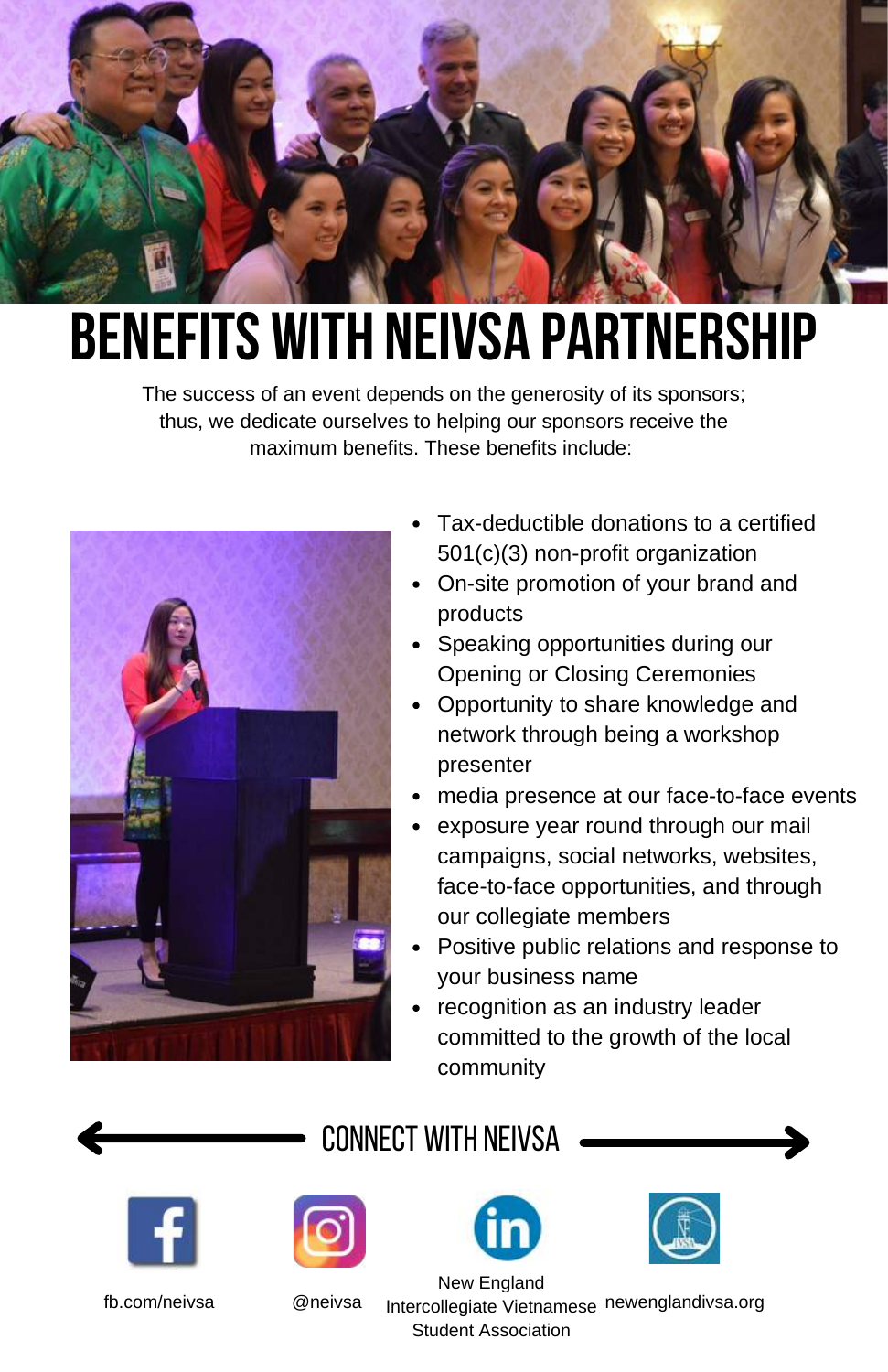## **initiatives**

*As a community-driven 501(c)(3) nonprofit organization, one of our primary goals is to serve the local New England community. We strive to empower Vietnamese/Vietnamese-American youths by raising awareness on social issues and engaging in charitable programs.*

### **DREAMS SCHOLARSHIP**

Since 2001, NEIVSA has awarded scholarships for college-bound high school seniors in the New England region. All scholarship funds come from year-round fundraising efforts sponsored by NEIVSA and the Vietnamese-American Community of Massachusetts. A maximum of \$1000 scholarship is granted each yea, with additional awards being granted depending on available resources. Over the years, NEIVSA has been able to raise over \$30,000 in scholarships.



#### **COLLECTIVE PHILANTHROPY PROJECT (CPP)**



A program spearheaded by the Union of North American Vietnamese Student Associations (UNAVSA), CPP is an ininitiative for students and community organizations to collaborate on working towrads one charitable cause per year. The idea was to create momentum for a collective continental effort under one philanthropic campaign that UNAVSA manages. Some projects that CPP has associatied with include human trafficking advocacy,, accessible education for vulnerable and financially disadvantaged populations in Vietnam, and promoting Vietnamese American and Canadian cultural awareness. Since 2006, VSAs across the country, including NEIVSA, have contributed over \$800,000 to 12 different nonprofit organizations.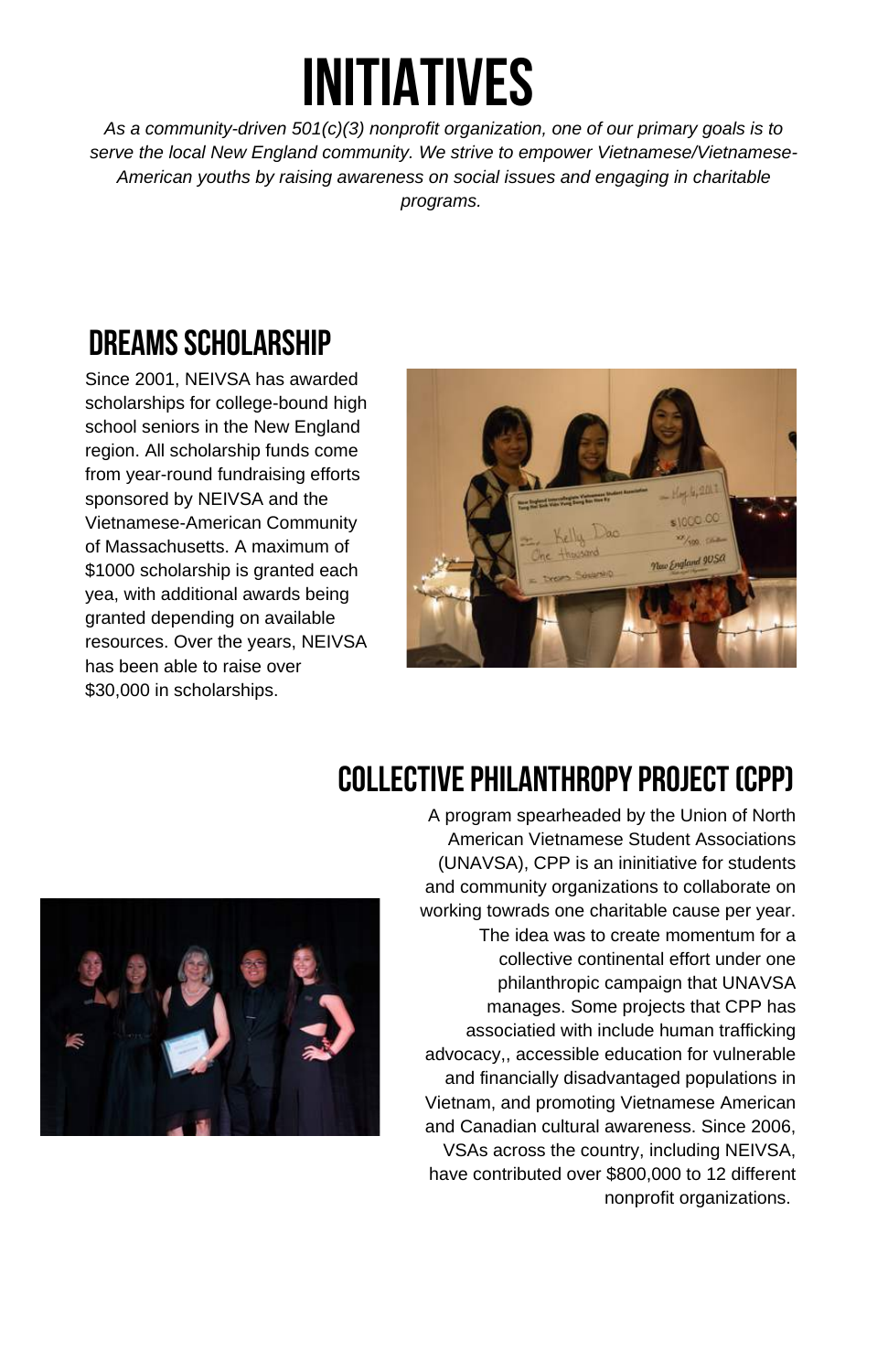

*NEIVSA hosts several annual events dedicated to our mission statement. Our programs are dedicated to building new leaders and strengthening cultural ties. Each event provides opportunities for you to directly promote your brand to hundreds of undergraduates, young professionals, and community leaders.*

### **Back toSchool Mixer and Leadership Retreat**

These are networking events that enrich our members through leadership development programs. Many of the skills built through these events are brought back to universities and communities across the region.

### **New England leadershipcamp**

This is a three-day event where New England leaders come together to learn from one another. This give attendees the opportunity to bond, share stories, and build connections to become one strong community while also developing leadership skills through workshops and engaging activities.

### **charity ball**

This annual semi-formal event is dedicated to raising money for the Dreams Scholarship Fund. Attendees are able to enjoy a night of music and dancing among friends, and they also have the opportunity to participate in a dance auction. In 2019, over \$4000 was raised for the scholarship.

### **Tetin Boston**

NEIVSA partners with the Vietnamese-American Community of Massachusetts to organize the Tet in Boston Festival. This event brings in thousands of guests each year to celebrate the Lunar New Year and the Vietnamese culture. In 2019, Tet in Boston brought in over \$100,000 in sponsorship to go towards future community events and spreading cultural awareness.

### **End oftheYear gala**

This event is our way of showing appreciation for our sponsors, supporters, collegiate VSAs, and the hard-working volunteers of NEIVSA. The Gala is also when we present the Dreams Scholarship to the selected winners.

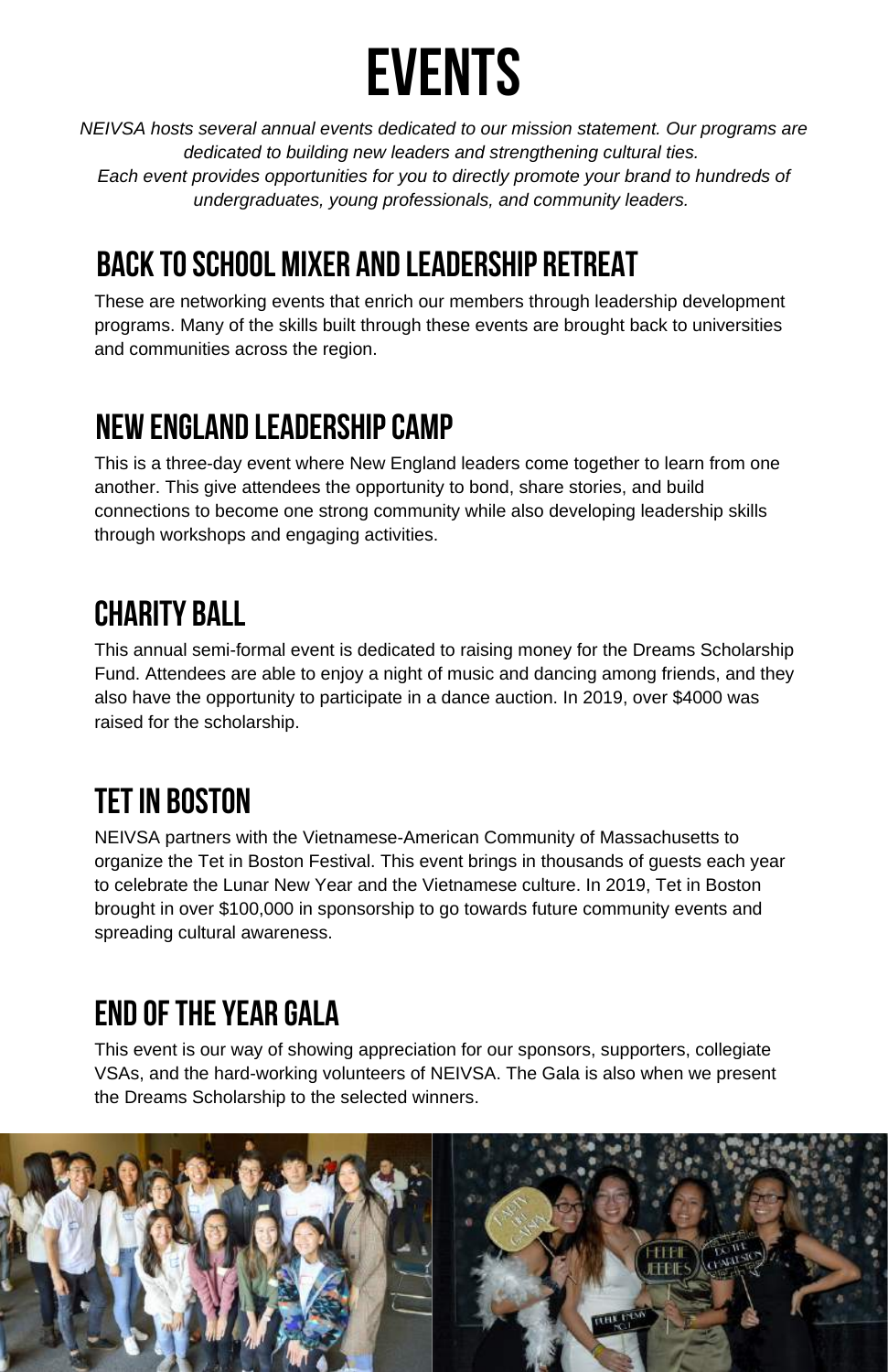

### **THE 8TH ANNUAL VIETNAMESE EMPOWERMENT SUMMIT**

The Vietnamese Empowerment Summit (VES) is NEIVSA's main event of the year and one of our proudest accomplishments. What began as a two day conference has grown over the past seven years to become a full weekend-long conference. This summit includes inspirational speakers, professional and leadership development workshops, cultural workshops, and other educational, teambuilding, and social activities.

VES attendance has continued to increase with each passing year, starting with 150 attendees at the first Summit to more than 350 members, alumni, and special guests in attendance at VES-5 in Warwick, RI. Unfortunately, VES-6 was canceled, and VES-7 was virtual, both due to the COVID-19 Pandemic. However, we hope to continue gaining momentum in the upward trend of growth this year for VES-8.

**DATE: MARCH 18-20, 2022**

**LOCATION: BOSTON PARK PLAZA**

Day 1: Registration, Opening Ceremony, and Team-Building/Icebreaker Activities

Day 2: Professional & Leadership Development Workshops, Cultural Workshops, Resource Fair, Alumni Mixer, Team-Building Activities, and Banquet Gala

Day 3: Closing Ceremony

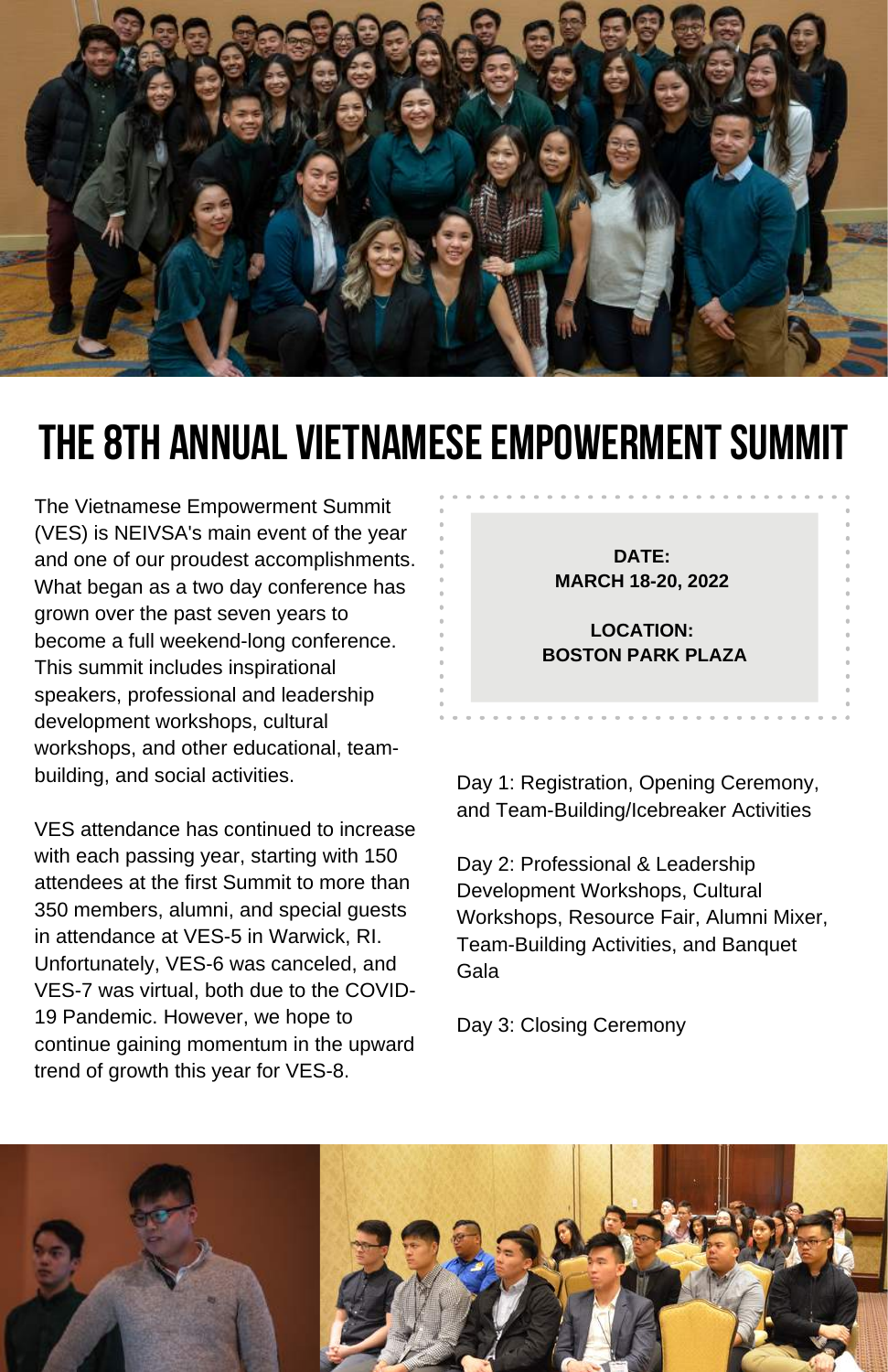## **sponsorshipopportunities**

### **titlesponsor -\$4000**

- Naming rights to VES-8 (i.e., NEIVSA's 8th Annual Vietnamese Empowerment Summit brought to you by "Your Company")
- Verbal name recognition during VES-8 Opening and Closing Ceremonies and Gala
- 3 minute speech during Gala
- Distribution of samples, coupons, and product information at VES-8
- Video ad or advertisement dedicated post on our social media
- Full page ad inside VES-8 program booklet
- Sponsor Logo on all VES-8 posters and all promotional materials
- Reservation of up to ten (10) seats at VES-8 events and Gala
- Reservation of booth at the VES-8 Resource Fair

### **diamond sponsor -\$3000**

- Verbal name recognition during VES-8 Opening and Closing Ceremonies and Gala
- 3 minute speech during Gala
- Distribution of samples, coupons, and product information at VES-8
- Video ad or advertisement dedicated post on our social media
- Half page ad inside VES-8 program booklet
- Sponsor Logo on all VES-8 posters and all promotional materials
- Reservation of up to eight (8) seats at VES-8 events and Gala
- Reservation of booth at the VES-8 Resource Fair

- Verbal name recognition during VES-8 Opening and Closing Ceremonies and Gala
- 3 minute speech during Gala
- Distribution of samples, coupons, and product information at VES-8
- 1/4 ad placement inside of VES-8 program booklet
- Sponsor Logo on all VES-8 posters and promotional materials
- Reservation of up to six (6) seats at VES-8 events and Gala
- Reservation of a booth at the VES-8 Resource Fair

### **gold sponsor -\$2000 silver sponsor -\$1000**

- Ad placement inside of VES-8 program booklet
- Sponsor Logo on all VES-8 posters and promotional materials
- Reservation of up to four (4) seats at VES-8 events and Gala
- Reservation of a booth at the VES-8 Resource Fair

- Ad placement inside of VES-8 program booklet
- Sponsor Logo on all VES-8 posters and promotional materials
- Reservation of up to four (4) seats at VES-8 events and Gala

#### **bronzesponsor -\$500 in-kind sponsor - varies**

- Ad placement inside of VES-8 program booklet
- Sponsor Logo on all VES-8 posters and promotional materials
- In-kind includes donation of non-cash items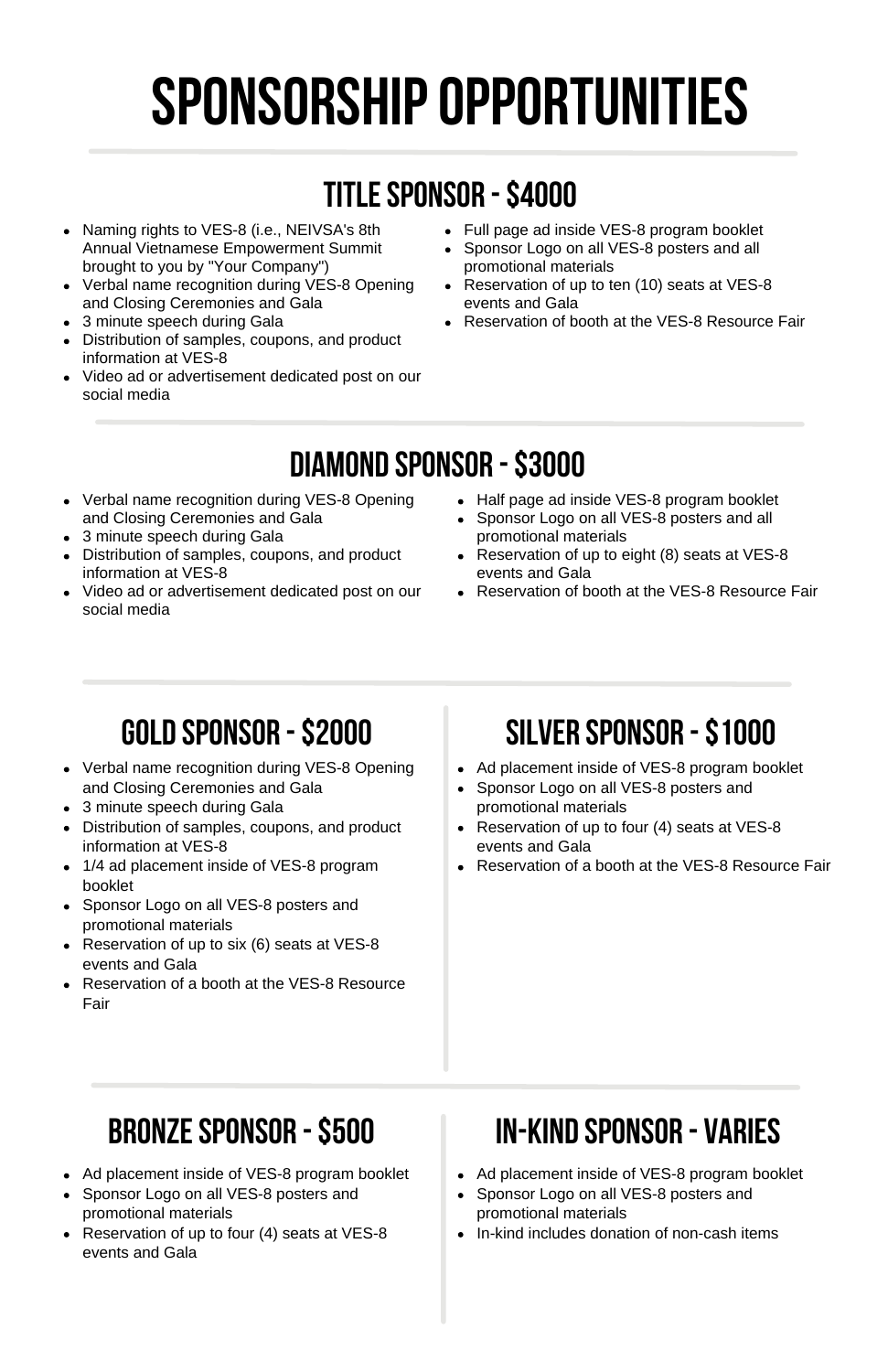## **BENEFITS CHART**

|                                                                                 | <b>Title</b><br>(54000) | <b>Diamond</b><br>(53000) | Gold<br>(52000) | <b>Silver</b><br>(51000) | <b>Bronze</b><br>(5500) |
|---------------------------------------------------------------------------------|-------------------------|---------------------------|-----------------|--------------------------|-------------------------|
| <b>Event Title Name Rights for</b><br>$VES-8$                                   | x                       |                           |                 |                          |                         |
| <b>Full-Page Ad inside VES-8</b><br><b>Program Booklet</b>                      | X                       |                           |                 |                          |                         |
| <b>Video ad or advertisement</b><br>post on our social media                    | Χ                       | x                         |                 |                          |                         |
| <b>Recognition during VES-8</b><br><b>Opening/Closing Ceremony</b><br>and Gala  | X                       | X                         |                 |                          |                         |
| 1/2 Page ad inside VES-8<br><b>Program Booklet</b>                              |                         | x                         |                 |                          |                         |
| <b>Gala Speech (3 minutes)</b>                                                  | X                       | х                         |                 |                          |                         |
| <b>Distribution of samples,</b><br>coupons, and product<br>information at VES-8 | X                       | x                         | X               |                          |                         |
| % page ad inside VES-8<br><b>Program Booklet</b>                                |                         |                           | X               |                          |                         |
| <b>Booth at Resource Fair</b>                                                   | x                       | x                         | X               | X                        |                         |
| Seats at VES-8 events and<br>Gala                                               | x                       | x                         | х               | x                        | Χ                       |
| <b>Organization included within</b><br>program booklet                          | X                       | x                         | x               | x                        | χ                       |
| Logo on all VES-8 promotional<br>material                                       | Χ                       | x                         | x               | x                        | χ                       |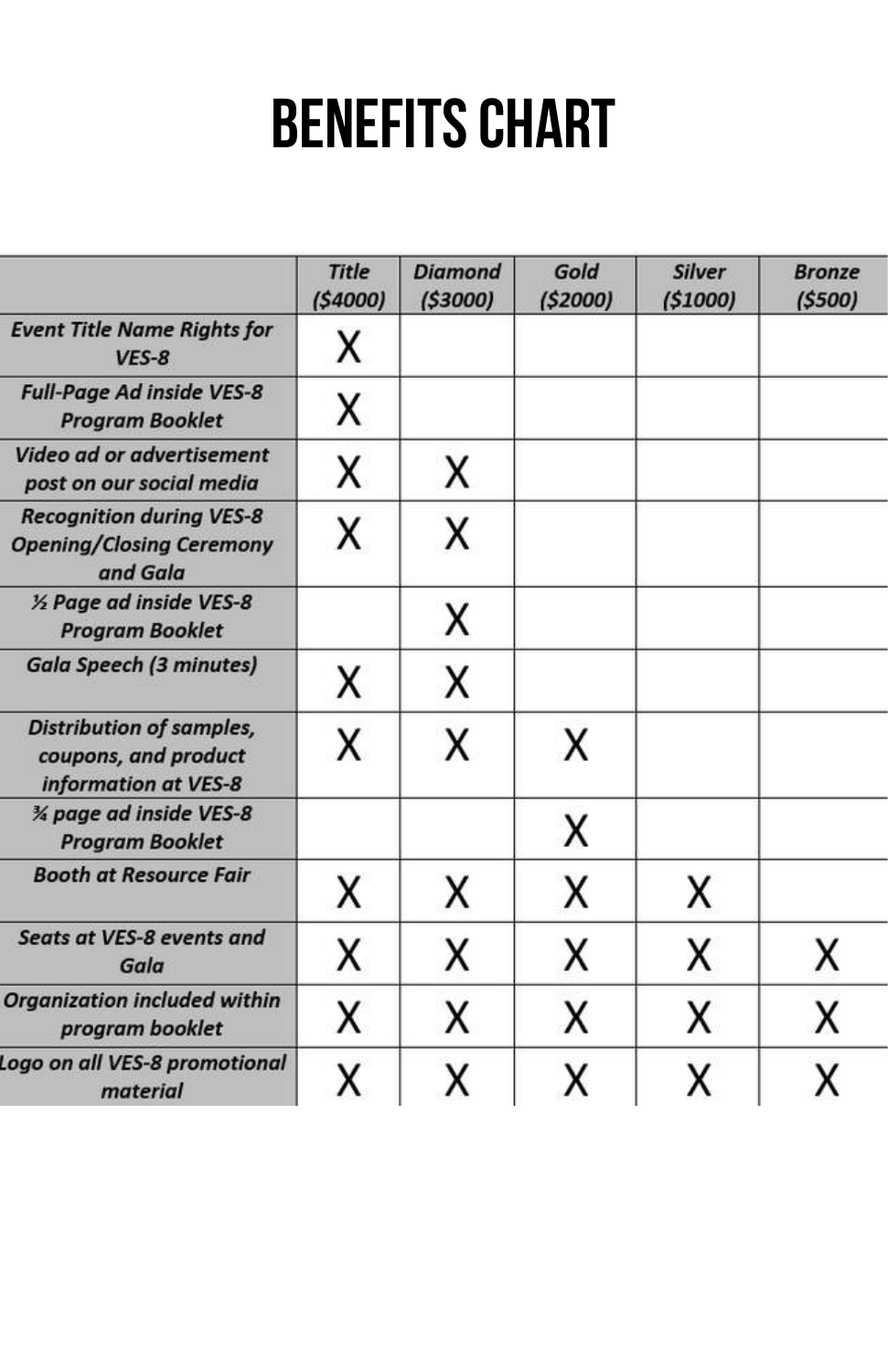

### **thank you!**

On behalf of NEIVSA, we would like to thank you for your generous support. The summarized packages will only be made available to our identified market leaders.

As a non-profit organization, the New England Intercollegiate Vietnamese Student Association would not exist without support from the community. We are certain that our range of sponsorship levels will include the best opportunity for your organization and its contribution to our annual Summit, as well as our year-round initiatives. If any of these commitment levels do not fit within your budgetary structures, please be assured that NEIVSA will try to accommodate your requirements. Without the collaboration of community partners such as yourself, we would not be able to serve the community and sustain the organization.

If you are interested in becoming an NEIVSA sponsor, please contact jenny.tran@newenglandivsa.org. We sincerely thank you for your time and consideration. Please do not hesitate to reach out if you have any further questions.

We look forward to hearing from you!

Best regards,

Jan

*Jenny Tran NEIVSA Sponsorship Director jenny.tran@newenglandivsa.org*

#### **DONATION OPTIONS**

*Please make checks payable to:* **New England Intercollegiate Vietnamese Student Association** or **NEIVSA** *Please complete the Sponsor Agreement form and mail that with the check.* **Mailing Address**: Jenny Tran 80 New Road Tolland, CT 06084

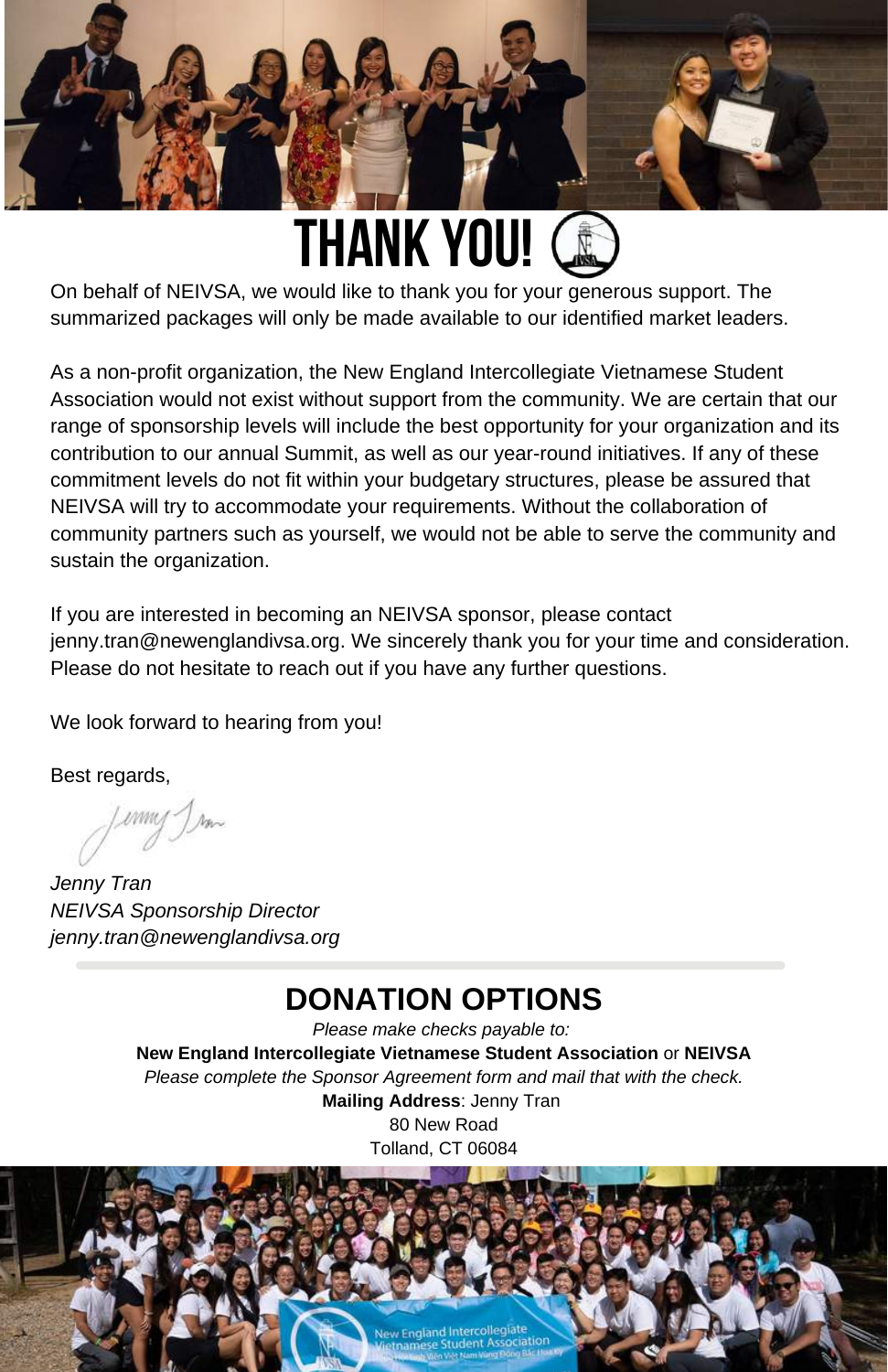

New England Intercollegiate Vietnamese Student Association Tổng Hội Sinh Viên Việt Nam Vùng Đông Bắc Hoa Kỳ

### **NEIVSA Sponsor agreement**

Please complete all sections and return this form with your donation . Please email this completed form to **jenny.tran@newenglandivsa.org**.

#### **section 1:your information**

| Organization/Company Name:                                                                                                                                                                                                                                                                                                                                     |                                                                                   |  |  |
|----------------------------------------------------------------------------------------------------------------------------------------------------------------------------------------------------------------------------------------------------------------------------------------------------------------------------------------------------------------|-----------------------------------------------------------------------------------|--|--|
|                                                                                                                                                                                                                                                                                                                                                                |                                                                                   |  |  |
|                                                                                                                                                                                                                                                                                                                                                                |                                                                                   |  |  |
|                                                                                                                                                                                                                                                                                                                                                                |                                                                                   |  |  |
|                                                                                                                                                                                                                                                                                                                                                                |                                                                                   |  |  |
|                                                                                                                                                                                                                                                                                                                                                                |                                                                                   |  |  |
| SECTION 2: SPONSOR LEVEL OPTIONS                                                                                                                                                                                                                                                                                                                               |                                                                                   |  |  |
| Title Sponsor - \$4000<br>Diamond Sponsor - \$3000<br>Gold Sponsor - \$2000                                                                                                                                                                                                                                                                                    | Silver Sponsor - \$1000<br>Bronze Sponsor - \$500<br>In-Kind Sponsor - Varies     |  |  |
| <b>SECTION 3: DONATION INFORMATION</b>                                                                                                                                                                                                                                                                                                                         |                                                                                   |  |  |
| Donation in the amount of <b>Constanting Constanting Constanting Constanting Constanting Constanting Constanting Constanting Constanting Constanting Constanting Constanting Constanting Constanting Constanting Constanting Con</b><br>will be submitted by (check one):<br>Check<br><b>Credit Card</b><br>PayPal<br>Venmo<br>I would like a donation receipt | You are authorized to charge my:<br>Amex<br>Mastercard<br>Visa<br><b>Discover</b> |  |  |
| Card Number: ___________________________CVV: ________ Exp. Date: _________                                                                                                                                                                                                                                                                                     |                                                                                   |  |  |
|                                                                                                                                                                                                                                                                                                                                                                |                                                                                   |  |  |
| Billing Address:<br><u> 1989 - Jan Berlin, margaret amerikan bahasa dalam pengaran bahasa dalam pengaran bahasa dalam pengaran bahasa</u>                                                                                                                                                                                                                      |                                                                                   |  |  |

If the donation will be submitted by check, please make all checks out to "**New England Intercollegiate Vietnamese Student Association**" or "**NEIVSA**". Mail all checks to: Jenny Tran, 80 New Road, Tolland, CT 06084